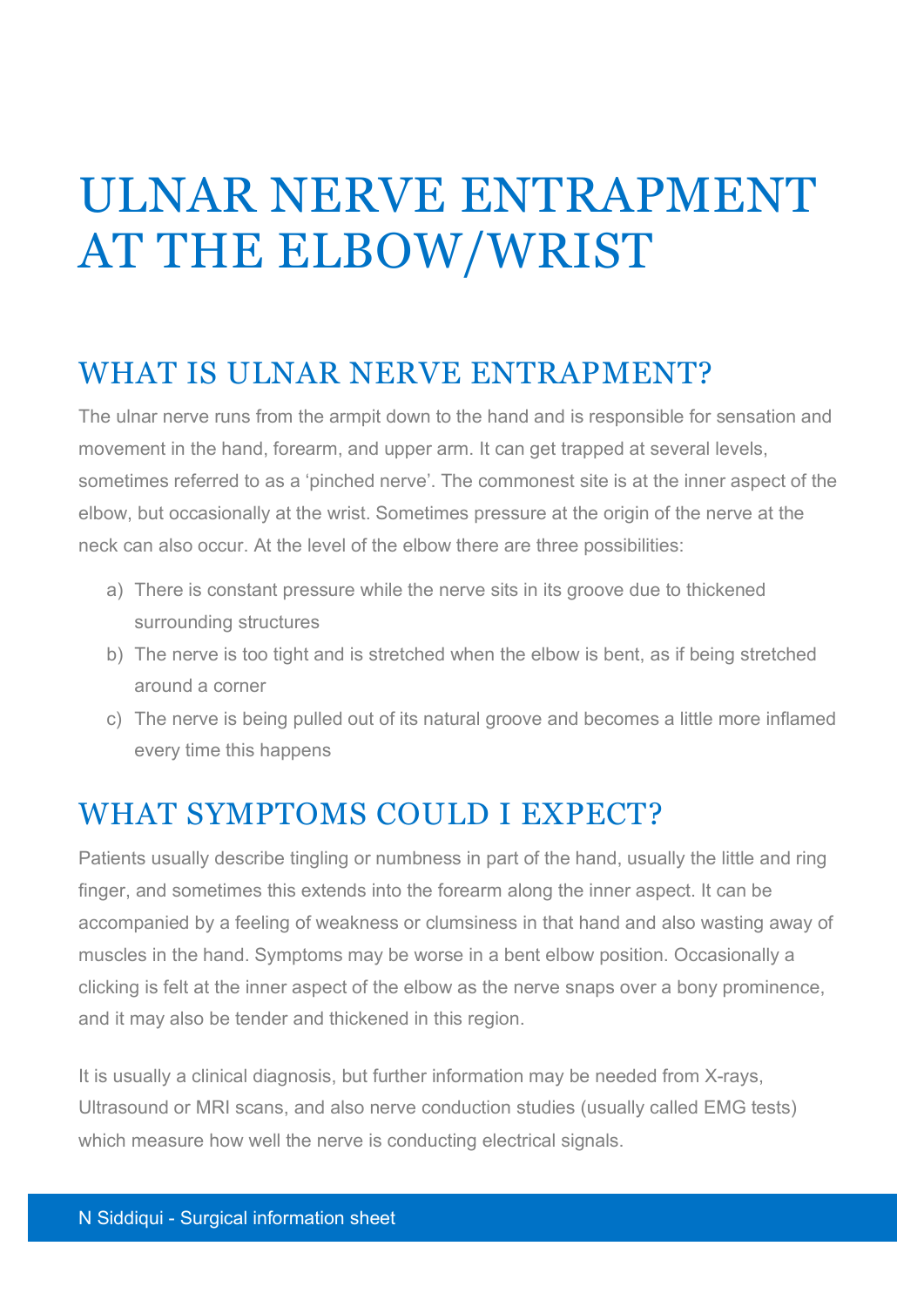### TREATMENT OPTIONS

Most patients report improvement of symptoms by avoiding leaning on the elbow, keeping it straight rather than bent (a splint can be made to help with this) and occasionally steroid injections, although this is not normally recommended. If entrapment is at the wrist, use of a wrist splint is sometimes beneficial.

If muscle wasting is observed it is usually more serious and urgent surgery should be considered to prevent further irreversible muscle loss.

# **SURGERY**

Surgery is usually carried out under general anaesthetic as a day-case procedure so you may return home the same day. A local anaesthetic injection is also usually given to help with pain relief.

If entrapment is at the elbow it is necessary to ascertain which of the three previously mentioned underlying causes it could be, so that it can be addressed correctly. A curved incision about 4cm long is made on the inner aspect of the elbow. Usually it is sufficient to divide the structures that are compressing the nerve, and there is no long term consequence to releasing these structures. Sometimes it is necessary to shave off a small area of bone and move the nerve to an area a few centimetres further forward to it's current position so that it is not under too much tension. This means a partial detachment of some tendons which are then repaired back at the end.

If entrapment is at the wrist, it is a matter of releasing the nerve from the overlying compressing structures. No bony work is needed.

## WHAT TO EXPECT AFTER SURGERY

You will go home in a sling to be worn for a few days until you are comfortable to start using the arm. You will be given strong painkillers to take home, please take them regularly for at least a few days. You will have been given a local anaesthetic injection at the time of surgery and your elbow may become more painful after it wears off so taking painkillers is very